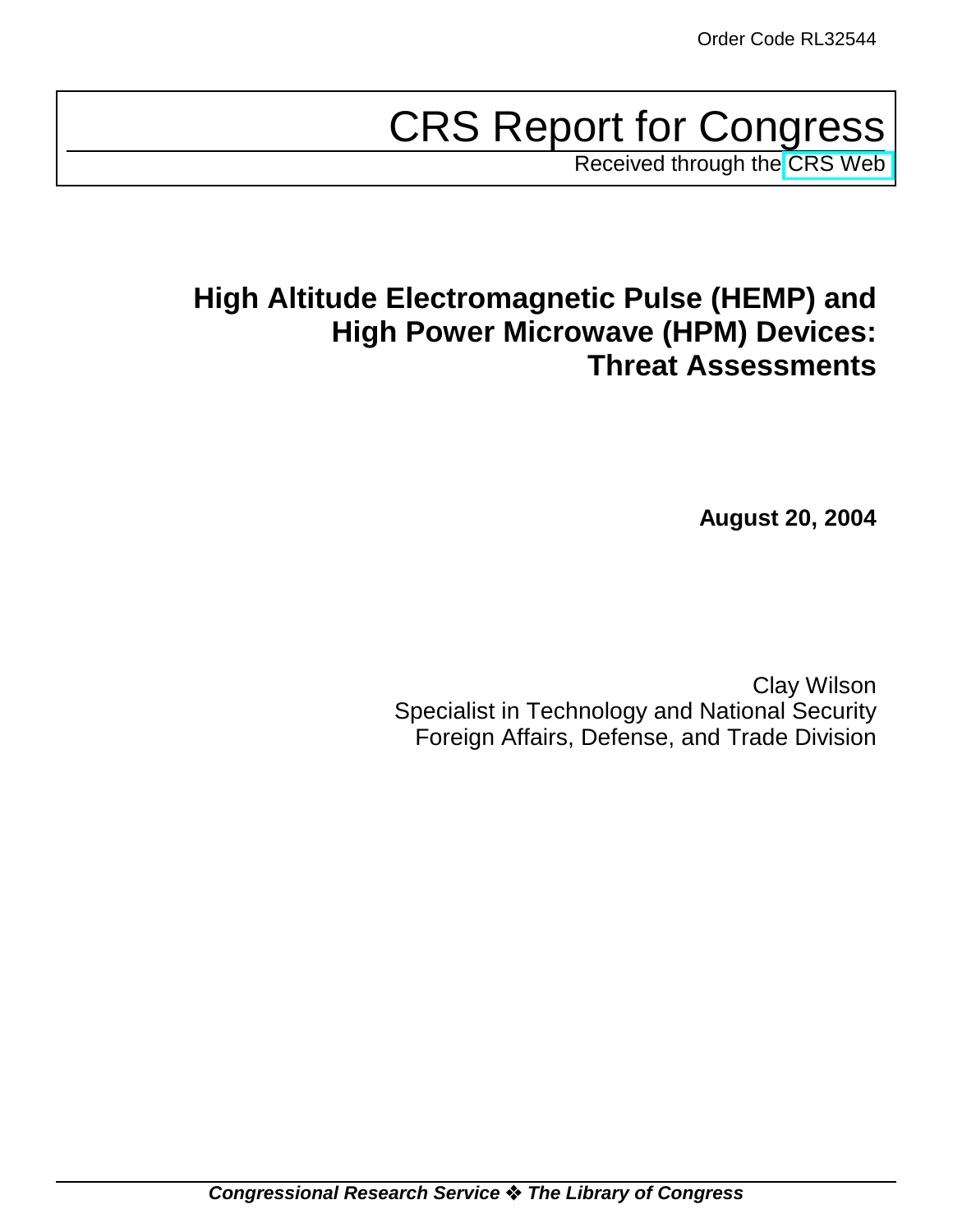# High Altitude Electromagnetic Pulse (HEMP) and High Power Microwave (HPM) Devices: Threat Assessments

#### **Summary**

Electromagnetic Pulse (EMP) is an intense energy field that can instantly overload or disrupt numerous electrical circuits at a distance. Modern high technology microcircuits are especially sensitive to power surges, and the possible vulnerability of U.S. civilian computer systems to the effects of EMP has been discussed in the media. EMP can be produced on a large scale using a single nuclear explosion, and on a smaller, non-nuclear scale using a device with batteries or chemical explosives. Several nations, including reported sponsors of terrorism, may currently have a capability to use EMP as a weapon for cyber warfare or cyber terrorism, to disrupt computers, communications systems, or parts of the U.S. critical infrastructure.

The threat of an attack against the United States involving EMP is hard to assess, but some observers indicate that it is growing along with worldwide access to newer technologies and the proliferation of nuclear weapons. In the past, the threat of mutually assured destruction provided a lasting deterrent against the exchange of multiple high-yield nuclear warheads. However, now a single, specially-designed low-yield nuclear explosion high above the United States, or over a battlefield, can produce an EMP effect that results in a widespread loss of electronics, but no direct fatalities, and may not necessarily evoke a large nuclear retaliatory strike by the U.S. military. This, coupled with the possible vulnerability of U.S. commercial electronics and U.S. military battlefield equipment to the effects of EMP, may create a new incentive for other countries to develop or acquire a nuclear capability.

Policy issues raised by this threat include (1) what is the United States doing to protect civilian critical infrastructure systems against the threat of EMP, (2) does the level of vulnerability of U.S. civilian and military electronics to large-scale EMP attack encourage other nations to develop or acquire nuclear weapons, and (3) how likely are terrorist organizations to launch a smaller-scale EMP attack against the United States?

This report will be updated as events warrant.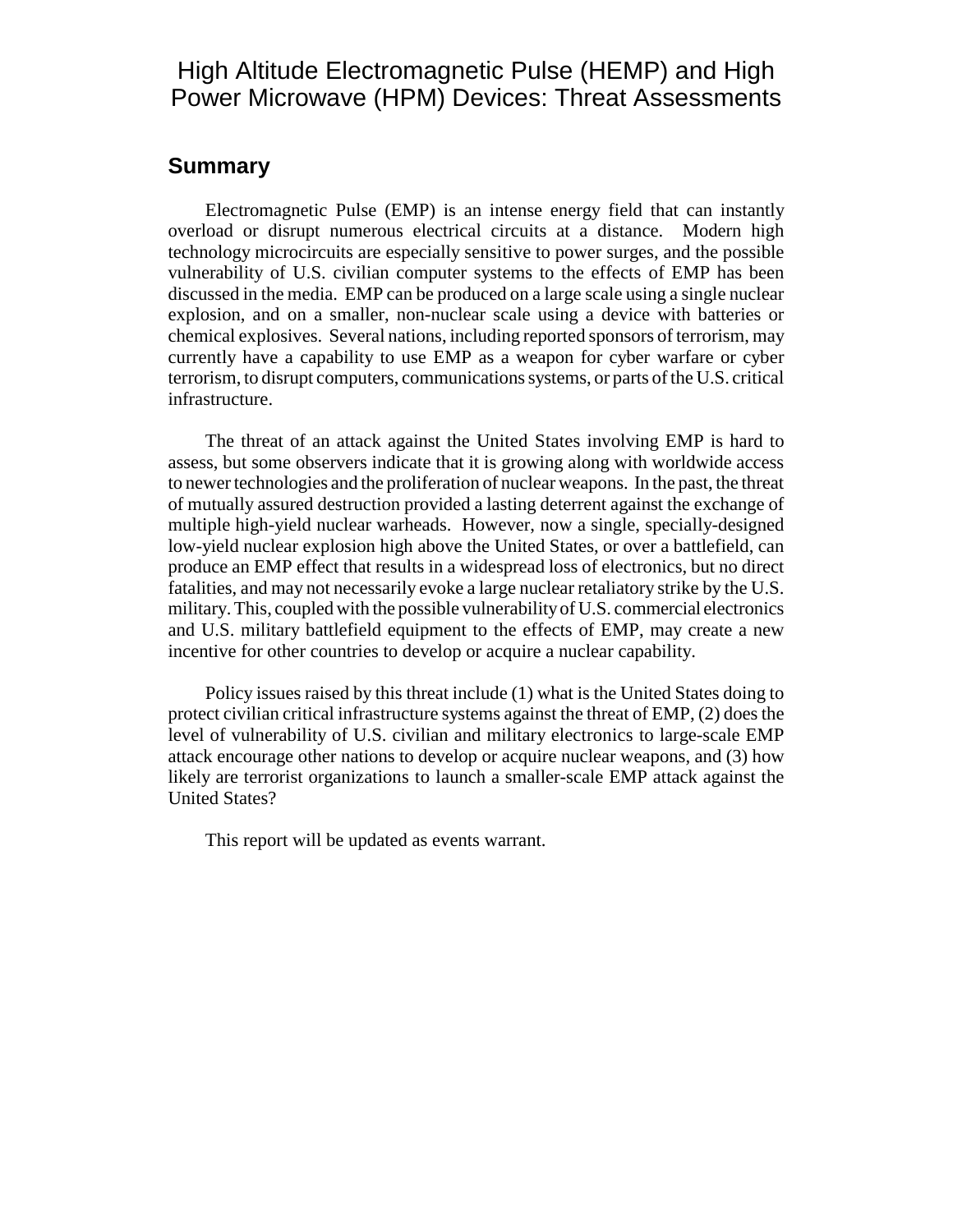# **Contents**

| Disruptive Capabilities of HEMP and HPM Weapons  4 |
|----------------------------------------------------|
|                                                    |
|                                                    |
|                                                    |
|                                                    |
|                                                    |
|                                                    |
|                                                    |
|                                                    |
|                                                    |
|                                                    |
|                                                    |
|                                                    |
|                                                    |
|                                                    |
|                                                    |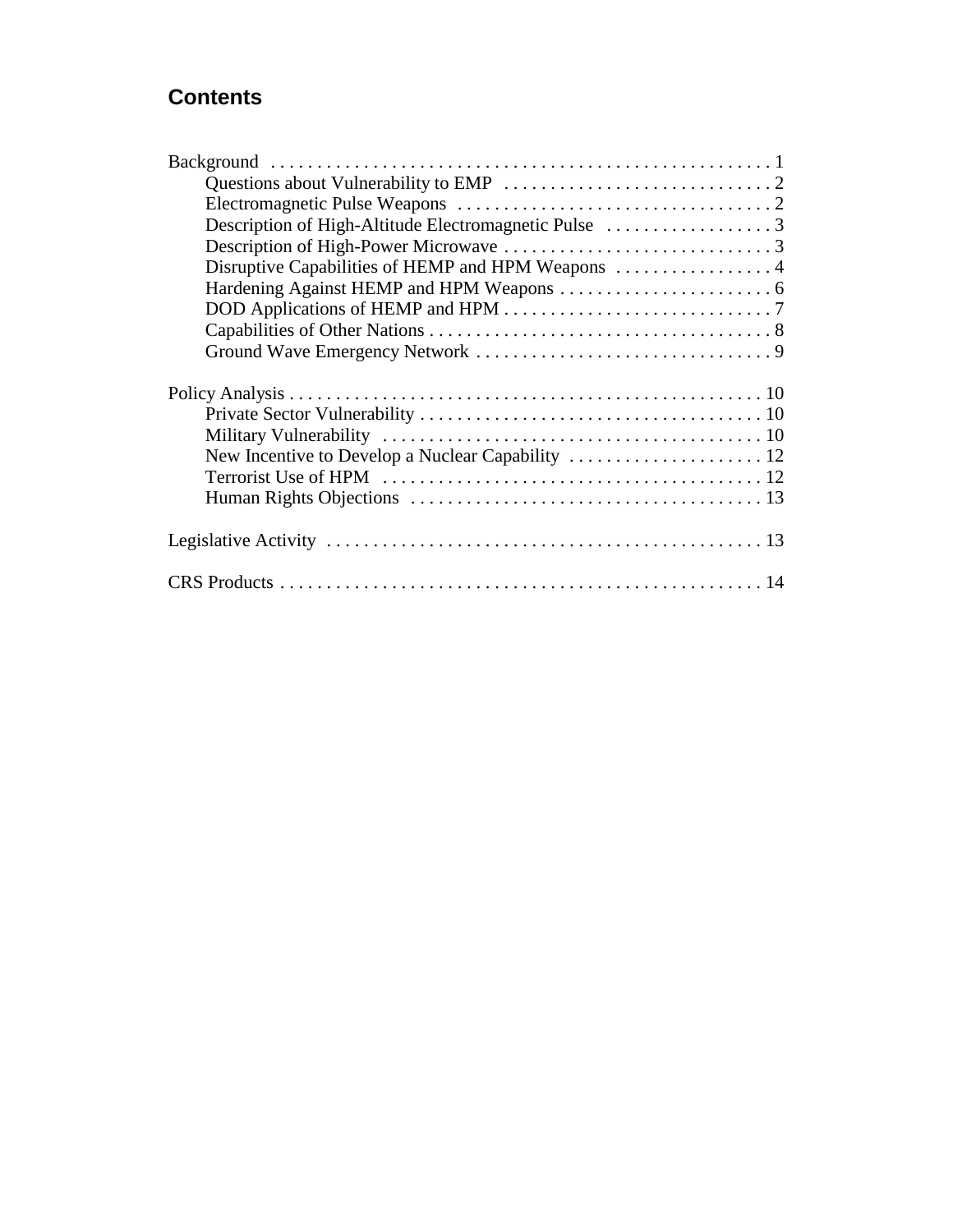# High Altitude Electromagnetic Pulse (HEMP) and High Power Microwave (HPM) Devices: Threat Assessments

# **Background**

A Commission to Assess the Threat from High Altitude Electromagnetic Pulse was established by Congress in FY2001 after several experts expressed concern that the U.S. critical infrastructure and military were vulnerable to EMP attack.<sup>1</sup> A recent briefing given to the Securities Industry Automation Corporation (SIAC) by panel members from the commission reportedly highlighted what they termed as deficiencies in the U.S. government's readiness to protect against a high-altitude nuclear burst which could emit electromagnetic energy powerful enough to permanently disable many critical infrastructure computers. At a July 22, 2004 hearing before the House Armed Services Committee, panel members from the commission reportedly stated that as U.S. military weapons and control systems become more complex, they may also be increasingly vulnerable to the effects of EMP. The consensus of the commission is that a large-scale EMP attack could possibly cause widespread damage to unprotected civilian and military electronic equipment for an extended period.<sup>2</sup>

 Some observers indicate that the threat of an EMP attack against the United States may be growing along with worldwide access to newer technologies and the proliferation of nuclear weapons.<sup>3</sup> A single, specially-designed, low-yield nuclear explosion high above the United States, or over a battlefield, can produce a largescale EMP effect resulting in widespread loss of electronics, but possibly without direct fatalities. In the past, the threat of mutually assured destruction provided a lasting deterrent against the exchange of multiple high-yield nuclear warheads. However, an EMP attack directed against the United States involving no violent destruction, nor instant death for large numbers of U.S. citizens, may not necessarily evoke massive nuclear retaliation by the U.S. military, where, for example, large numbers of innocent civilians of a nation with a rogue leader might be killed. Today, the perceived lower risk of assured destruction by the United States, and the perceived vulnerability of U.S. civilian and U.S. military computers to the effects of

<sup>&</sup>lt;sup>1</sup> Michael Sirak, "U.S. vulnerable to EMP Attack," Janes's Defence Weekly, July 26, 2004, [http://www.janes.com/defence/news/jdw/jdw040726\_1\_n.shtml].

<sup>&</sup>lt;sup>2</sup> Daniel G. Dupont, "Panel Says Society At Great Risk From Electomagnetic Pulse Attack," *Inside the Pentagon*, July 15, 2004, p.1.

<sup>3</sup> U.S. Congress, House Armed Services Committee, *Committee Hearing on Commission to Assess the Threat to the United States from Electromagnetic Pulse Attack*, July 22, 2004.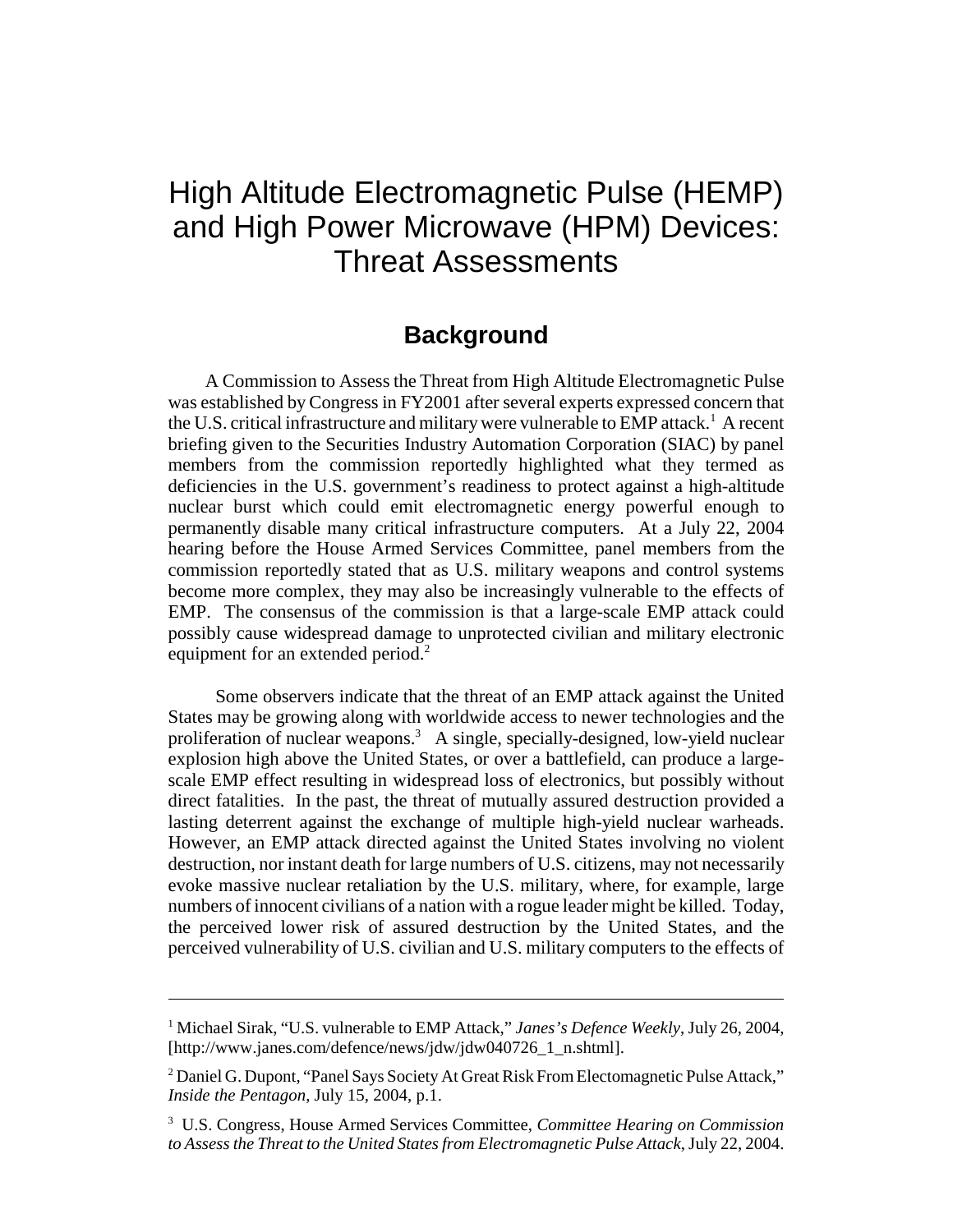an EMP attack may create a new incentive for other countries to develop or acquire a nuclear capability.

#### **Questions about Vulnerability to EMP**

Some analysts discount the likelihood of a large-scale EMP attack against the United States in the near term, and the extent of damage, stating that the critical infrastructure reportedly would survive, and that military communications would continue to operate and a high percentage of civilian phone calls would continue to connect. These analysts reportedly state that limited testing has shown that modern commercial equipment may be surprisingly resistant to the effects of electromagnetic pulse, and that some military systems using commercial equipment are also retrofitted to be made more EMP resistant before they are fielded.<sup>4</sup> However, other analysts reportedly state that some testing done by the U.S. military may have been flawed, or incomplete, leading to faulty conclusions about the level of resistance of commercial equipment to the effects of EMP. These analysts point out that EMP technology has been explored by several other nations, and as circuitry becomes more miniaturized, modern electronics become increasingly vulnerable to disruption. They predict that it could possibly take years for the United States to recover fully from widespread damage to electronics resulting from a large-scale EMP attack.<sup>5</sup>

#### **Electromagnetic Pulse Weapons**

An electromagnetic pulse (EMP), characterized as an energy weapon potentially threatening to national security, usually is created by two methods. High-Altitude Electromagnetic Pulse (HEMP) is an electromagnetic energy field produced in the atmosphere by the power and radiation of a nuclear explosion, and that is damaging to electronic equipment over a very wide area, depending on the design of the nuclear device and altitude of the burst. High-Power Microwave (HPM) is an electromagnetic pulse produced with special equipment that transforms power from batteries, or from a chemical explosion, into intense microwaves that are very damaging to electronics within a much smaller area.

In addition, while HEMP weapons are large in scale and require a nuclear capability along with technology to launch high altitude missiles, HPM weapons are smaller in scale, involve a much lower level of technology, and may be within the capability of many non-state organizations. HPM can cause damage to computers similar to HEMP, although the effects are limited to a much smaller area. The

<sup>4</sup> Stanley Jakubiak, statement before the House Military Research and Development Subcommittee, hearing on *EMP Threats to the U.S. Military and Civilian Infrastructure*, Oct. 7, 1999.

<sup>&</sup>lt;sup>5</sup> Lowell Wood, Statement before the House Military Research and Development Subcommittee, hearing on *EMP Threats to the U.S. Military and Civilian Infrastructure*, Oct. 7, 1999; Jack Spencer, "America's Vulnerability to a Different Nuclear Threat: An Electromagnetic Pulse," *The Heritage Foundation Backgrounder*, No.1372, May 26, 2000, p.6.; and Carlo Kopp, "The Electromagnetic Bomb — A Weapon of Electrical Mass Destruction," *Air and Space Power*, 1993, [http://www.airpower.maxwell.af.mil/ airchronicles/kopp/apjemp.html].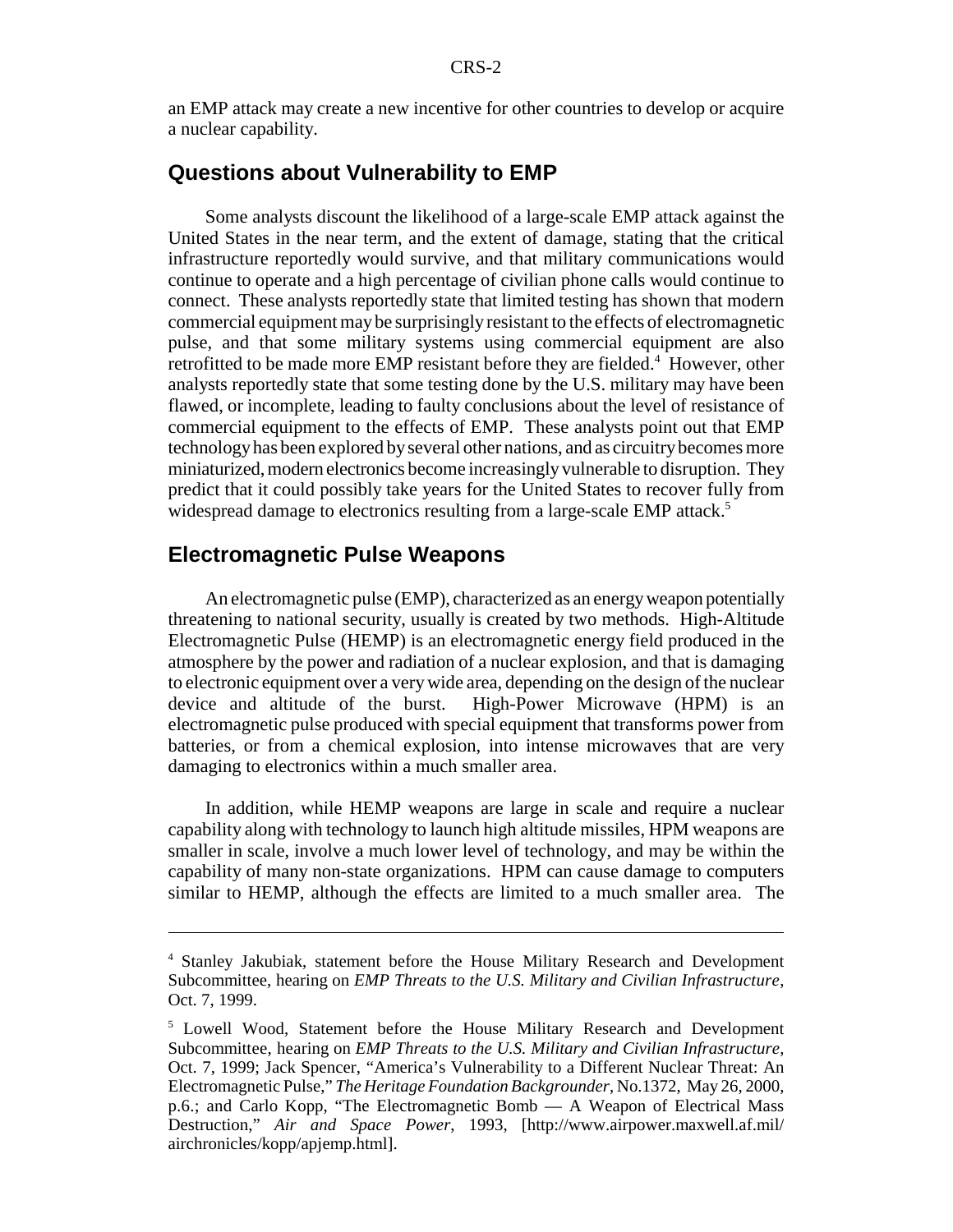technical accessibility, lower cost, and the apparent vulnerability of U.S. civilian electronic equipment could make small-scale HPM weapons attractive for terrorist groups in the future.

#### **Description of High-Altitude Electromagnetic Pulse**

HEMP is produced when a nuclear weapon is detonated high above the Earth's surface, creating gamma-radiation that interacts with the atmosphere to create an intense electromagnetic energy field that is harmless to people as it radiates outward, but which can overload computer circuitry with effects similar to, but causing damage much more swiftly than a lightning strike.<sup>6</sup> The effects of HEMP became fully known to the United States in 1962 during a high-altitude nuclear test (code named "Starfish Prime") over the Pacific Ocean, when radio stations and electronic equipment were disrupted 800 miles away throughout Hawaii. The HEMP effect can span thousands of miles, depending on the altitude and the design and power of the nuclear burst (a single device detonated at an appropriate altitude over Kansas reportedly could affect all of the continental United States)<sup>7</sup>, and can be picked up by metallic conductors such as wires or power cables, acting as antennas to conduct the energy shockwave into the electronic systems of cars, airplanes, and communications equipment.

#### **Description of High-Power Microwave**

HPM is a non-nuclear radio frequency energy field. It can be produced as a weapon when a powerful chemical detonation is instantly transformed by a special coil device, called a flux compression generator, into a strong electromagnetic field of microwave energy.<sup>8</sup> Other methods, such as powerful batteries, can also be used to create a reusable HPM weapon. HPM energy can be focused using a speciallyshaped antenna, or emitter, to produce effects similar to HEMP, but only within a very limited range. Unlike HEMP, however, HPM radiation is comprised of shorter wave forms at higher-frequencies, which make it highly effective against electronic equipment and more difficult to harden against. A mechanically simple, suitcasesized device, using a chemical explosive and special focusing antenna, might

<sup>&</sup>lt;sup>6</sup> A nuclear explosion produces gamma rays, which interact with air molecules in a process called the Compton effect. Electrons are scattered at high energies which ionizes the atmosphere, generating a powerful electrical field. This EMP effect is strongest at altitudes above 30,000m, and lasts so briefly that current cannot start flowing through a human body to cause harm to people. [http://www.physics.northwestern.edu/classes/2001Fall/Phyx135- 2/19/emp.htm].

<sup>&</sup>lt;sup>7</sup> The Federation of American Scientists, "Nuclear Weapons EMP Effects," [http://www.fas.org/nuke/intro/nuke/emp.htm].

<sup>&</sup>lt;sup>8</sup> A Flux Compression Generator consists of explosives packed inside a cylinder, all of which is contained within a cylindrical copper coil structure. The explosive is detonated from rear to front, causing the tube to flare in a wave that touches the copper coil, which produces a moving short circuit. This compresses the magnetic field and creates an electromagnetic pulse that is emitted from the front end, which is then directed by a special focusing antenna. [http://www.physics.northwestern.edu/classes/2001Fall/Phyx135- 2/19/emp.htm].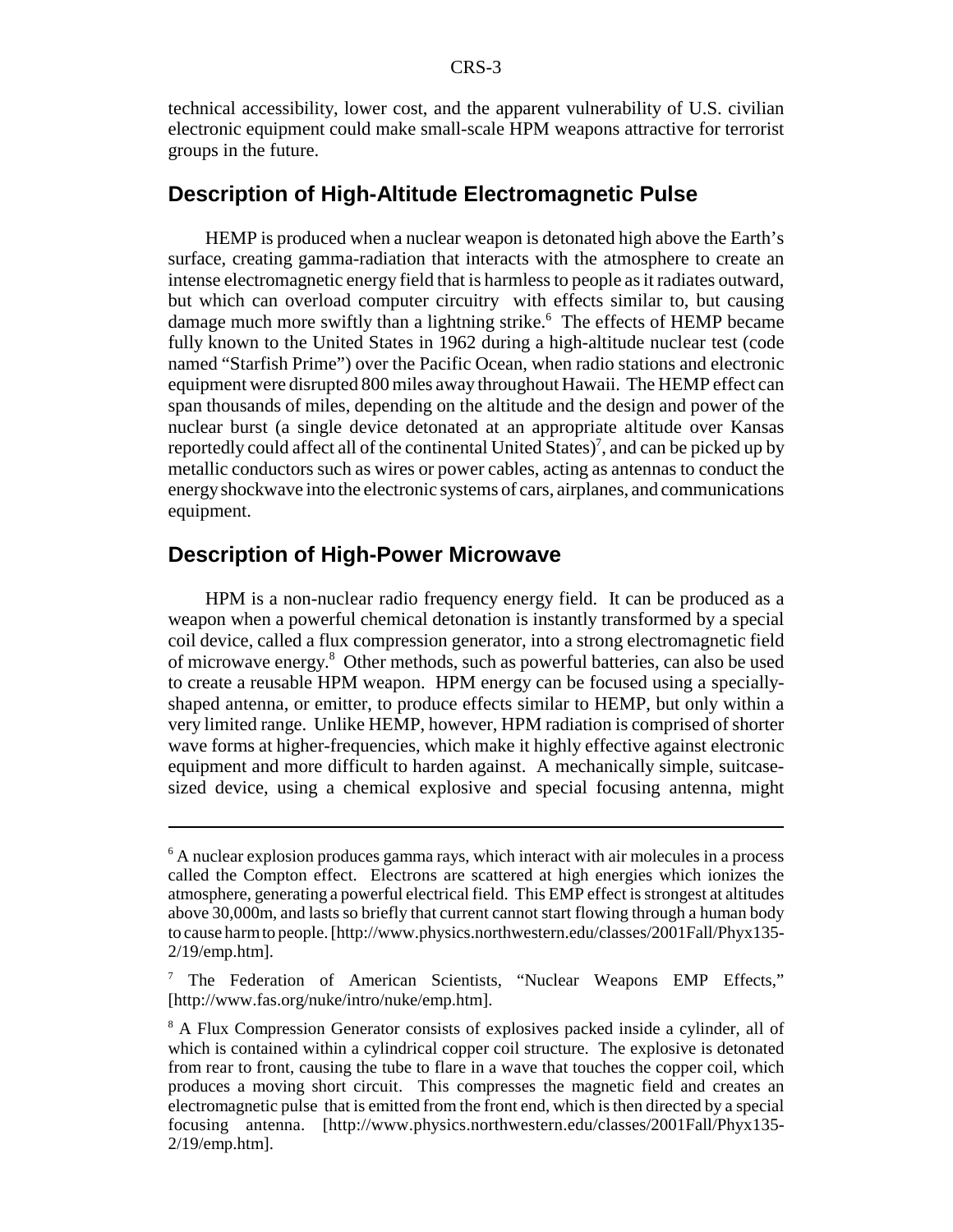theoretically produce a one-time, instantaneous HPM shockwave that could disrupt many computers within a 1-mile range.<sup>9</sup> Also, HPM energy at higher power levels (megawatts), and powered for a longer time interval, reportedly could cause physical harm to persons near the source emitter, or possibly in the path of a narrowly focused energy beam.<sup>10</sup>

#### **Disruptive Capabilities of HEMP and HPM Weapons**

Studies related to the effects of electromagnetic weapons have been published infrequently, or remain classified.<sup>11</sup> Nevertheless, it is known that a powerful HEMP field as it radiates outward can interfere with radio frequency links and disrupt electronic devices thousands of miles from the nuclear explosion. Effectiveness is increased if the electronic devices are connected to any metal that could also act as an antenna. Because infrastructure computer systems are interconnected, a widespread HEMP effect could lead to possible long-term disruption of power, fuel distribution, transportation systems, food and water supplies, hospitals, and law enforcement communications, as well as military communications systems which utilize the civilian infrastructure.

A HEMP attack directed against the Unites States continent might involve a one-megaton nuclear warhead, or a smaller one that is specially-designed, using a burst several hundred miles above the mid-western states to affect computers on both coasts.12 However, creating a HEMP effect over an area 250 miles in diameter, an example size for a battlefield, might only require a rocket with a modest altitude and payload capability that could loft a relatively small nuclear device. If a medium or higher range missile with a nuclear payload were launched from the deck of a freighter at sea, the resulting HEMP could reportedly disable computers over a wide area of the coastal United States.

The disruptive effects of both HEMP and HPM reportedly diminish with distance, and electronic equipment that is turned off is less likely to be damaged.<sup>13</sup>

 $12$  [http://www.physics.northwestern.edu/classes/2001Fall/Phyx135-2/19/emp.htm].

<sup>&</sup>lt;sup>9</sup> Dr. Robert C. Harney, Naval Postgraduate School, Apr. 12, 2004, personal communication.

<sup>10</sup> Victorino Matus, "Dropping the E-bomb," *The Weekly Standard*, Feb. 2, 2003, [http://theweeklystandard.com/Utilities/printer\_preview.asp?idArticle=2209&R=9F0C22 5C3].

<sup>11</sup> William Graham, *Electromagnetic Pulse Threats to U.S. Military and Civilian Infrastructure*, hearing before the Military Research and Development Subcommittee, House Armed Services Committee, Oct. 7, 1999; and Carlo Kopp, "The Electromagnetic Bomb — A Weapon of Electrical Mass Destruction," *Air and Space Powe*r, 1993, at [http://www.airpower.maxwell.af.mil/airchronicles/kopp/apjemp.html].

 $13$  Experts may disagree on whether the damaging effects of HPM actually diminish following the familiar inverse-square-of-the-distance rule. Michael Abrams, "The Dawn of the E-Bomb," *IEEE Spectrum*, Nov. 2003, [http://www.spectrum.ieee.org/WEBONLY/ publicfeature/nov03/1103ebom.html]. Some experts state that the severity of HEMP effect depends largely on the bomb design, so a specially-designed low yield bomb may pose a (continued...)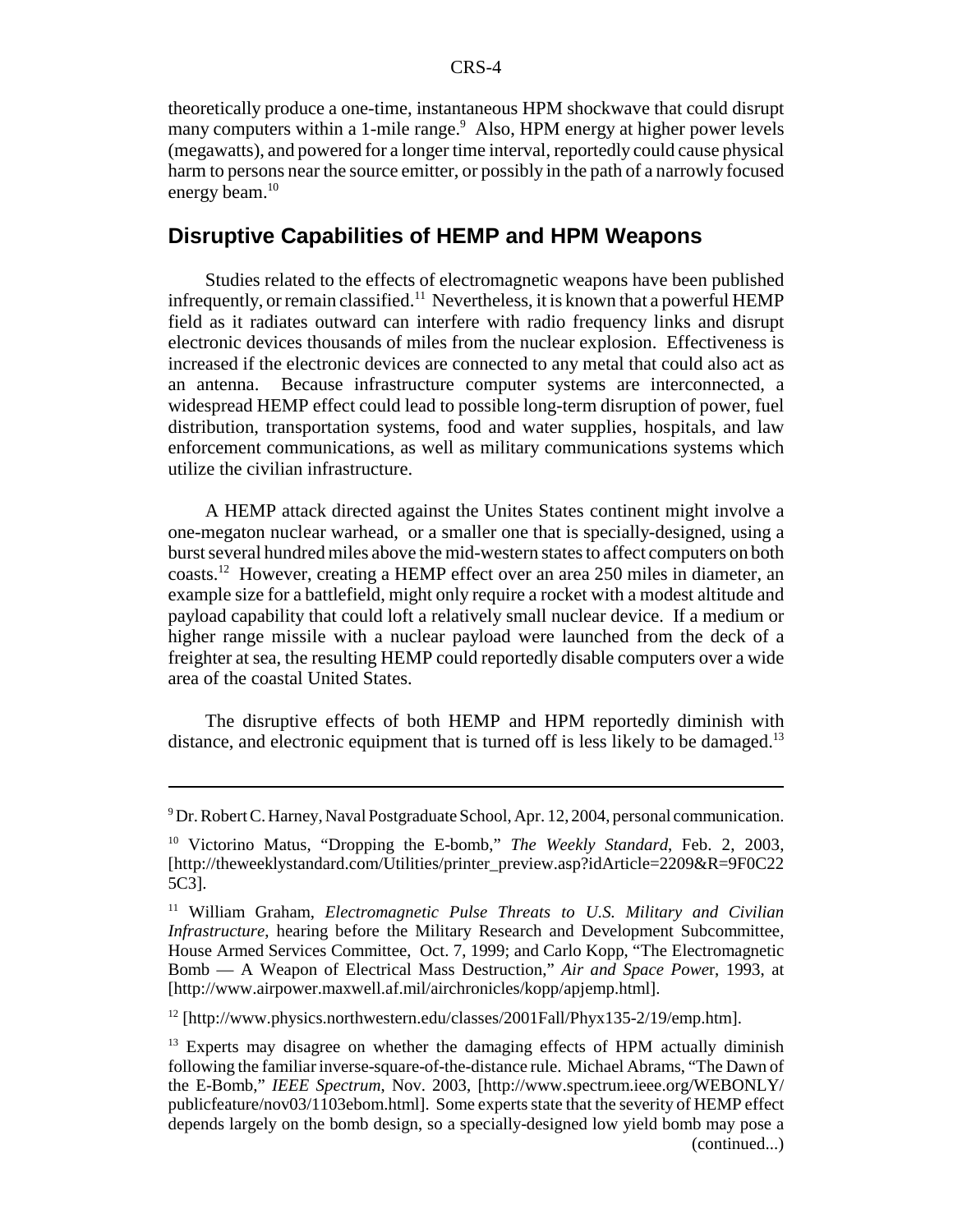To produce maximum HEMP, a nuclear device must explode very high in the atmosphere, too far away from the earth's surface to cause injury or damage directly from heat or blast. Also, HEMP produced by the nuclear explosion is instantaneous — too brief to start current flowing within a human body — so there is no effect on people. However, microwave energy weapons (HPM) are smaller-scale, are delivered at a closer range to the intended target, and can sometimes be emitted for a longer duration. These capabilities can cause a painful burning sensation or other injury to a person directly in the path of the focused power beam, or can be fatal if a person is too close to the microwave emitter.<sup>14</sup> Both HEMP and HPM can permanently immobilize vehicles with electronic ignition and control systems.

A high altitude nuclear explosion (that creates HEMP) produces three major energy components that arrive in sequence, and which have measurably different effects that can be cumulatively damaging to electronic equipment. The first energy component is the initial energy shockwave which lasts about one microsecond, and is similar to extremely intense static electricity that can overload circuitry for every electronic device that is within line of sight of the burst. A secondary energy component then arrives, which has characteristics that are similar to a lightning strike. By itself, this second energy component might not be an issue for some critical infrastructure equipment, if anti-lightning protective measures are already in place. However, the rise time of the first component is so rapid and intense that it can destroy many protective measures, allowing the second component to further disrupt the electronic equipment. The third energy component is a longer-lasting magnetic signal, from about one microsecond to one full second in duration. This geomagnetic signal causes an effect that is damaging primarily to long-lines electronic equipment. A localized magnetic effect builds up throughout the length of the transmission lines and then quickly collapses, producing a magnetohydrodynamic (MHD) "heave," or "late-time," power surge that overloads equipment connected to the power and telecommunications infrastructure. This latetime effect adds to the initial HEMP effect, and systems connected to long-lines power and communications systems may be further disrupted by the combined effects. Smaller isolated systems do not collect so much of this third energy component, and are usually disrupted only by the first energy component of HEMP.<sup>15</sup>

An HPM weapon has a shorter possible range than HEMP, but it can induce currents large enough to melt circuitry, or it can cause equipment to fail minutes, days, or even weeks later. Recently, a U.S. Commanche helicopter, flying in New

 $13$ (...continued)

larger HEMP threat than a high yield bomb. Lowell Wood, statement before the House Research and Development Subcommittee, hearing on *EMP Threats to the U.S. Military and Civilian Infrastructure*, Oct. 7, 1999.

<sup>&</sup>lt;sup>14</sup> Victorino Matus, "Dropping the E-bomb," *The Weekly Standard*, Feb. 2, 2003, [http://theweeklystandard.com/Utilities/printer\_preview.asp?idArticle=2209&R=9F0C22 5C3].

<sup>15</sup> The Federation of American Scientists, "Nuclear Weapons EMP Effects," [http://www.fas.org/nuke/intro/nuke/emp.htm], and Report of the Commission to Assess the Threat to the United States from Electromagnetic Pulse (EMP) Attack, Vol.1: Executive Report 2004, p.5.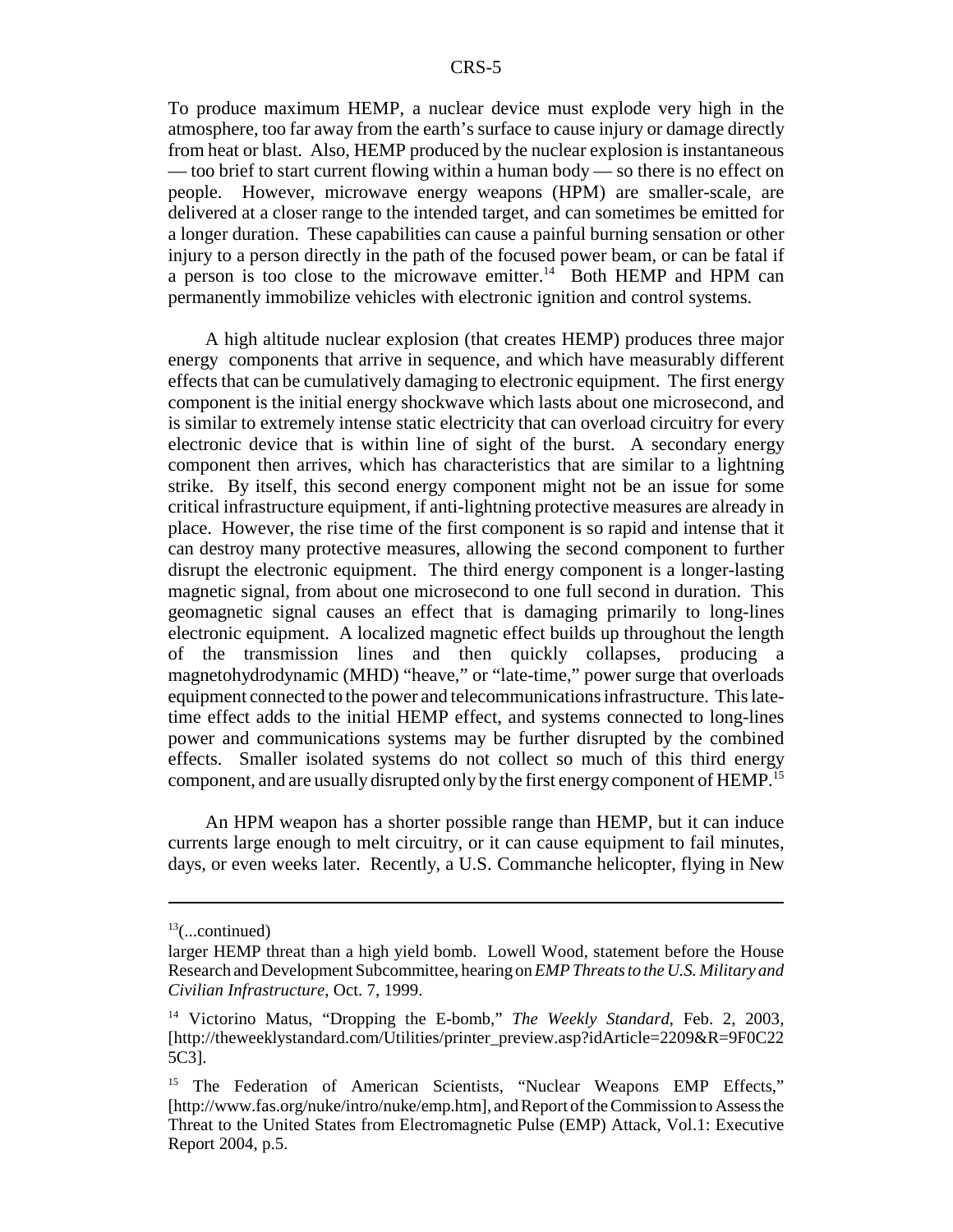York while performing a radar test involving HPM weapons, generated a low-level energy pulse that reportedly disrupted for two weeks the global positioning systems (GPS) being used to land commercial aircraft at an airport in Albany, New York.16

Older electrical components, such as vacuum tubes, are generally built more massively, and are more tolerant of electromagnetic pulse. However, as modern electronics shrink in size, circuitry is becoming increasingly vulnerable to electromagnetic interference. Therefore, countries with infrastructure that relies on older technology may be less vulnerable to the disabling effects of HEMP or HPM than countries that rely on a higher level of technology.<sup>17</sup>

#### **Hardening Against HEMP and HPM Weapons**

Electronic equipment may be hardened by surrounding it with protective metallic shielding which routes damaging electromagnetic fields away from highly sensitive electrical components. This method, known as Faraday cage protection, is traditionally used to protect electronic equipment from a lightning strike. However, power surges HEMP or HPM weapons could possibly involve peak currents of tens of millions of amps which can pass through a protective Faraday cage. Additionally, equipment placed within a Faraday cage may also be made vulnerable by any wires running into to the cage which can conduct the electromagnetic shockwave into the equipment. Depending on the power level involved, points of entry into the shielded cages can sometimes be protected from electromagnetic pulse by using speciallydesigned surge protectors, special wire termination procedures, screened isolated transformers, spark gaps, or other types of specially-designed electrical filters. Critical systems may also be protected by increasing the number of backup units, and by keeping these units dispersed and out of range of the electromagnetic pulse source emitter. $18$ 

 Hardening most military systems, and mass-produced commercial equipment including PCs and communications equipment, against HEMP or HPM reportedly would add from 3% to 10% to the total cost, if the hardening is engineered into the original design. To retro-fit existing military electrical equipment with hardening would add about  $10\%$  to the total cost.<sup>19</sup>

<sup>16</sup> Kenneth R. Timmerman, "U.S. Threatened with EMP Attack," *Insight on the News*, May 28, 2001, [http://www.insightmag.com/news/2001/05/28/InvestigativeReport/U.Threatened .With.Emp.Attack-210973.shtml].

 $17$  Lowell Wood, statement before the House Research and Development Subcommittee, hearing on.*EMP Threats to the U.S. Military and Civilian Infrastructure*, Oct. 7, 1999.

<sup>&</sup>lt;sup>18</sup> Electrical systems connected to any wire or line that can act as an antenna may be disrupted. [http://www.physics.northwestern.edu/classes/2001Fall/Phyx135-2/19/emp.htm]. Army Training Manual 5-692-2, April 15, 2001, "Maintenance of Mechanical and Electrical Equipment at Command, Control, Communications, Computers, Intelligence, Surveillance, and Reconnaissance (C4ISR) Facilities, *HEMP Protection Systems*, Chapter 27, [http://www.usace.army.mil/publications/armytm/tm5-692-2/chap27VOL-2.pdf].

<sup>&</sup>lt;sup>19</sup> Lowell Wood, statement before the House Research and Development Subcommittee, hearing on *EMP Threats to the U.S. Military and Civilian Infrastructure*, Oct. 7, 1999.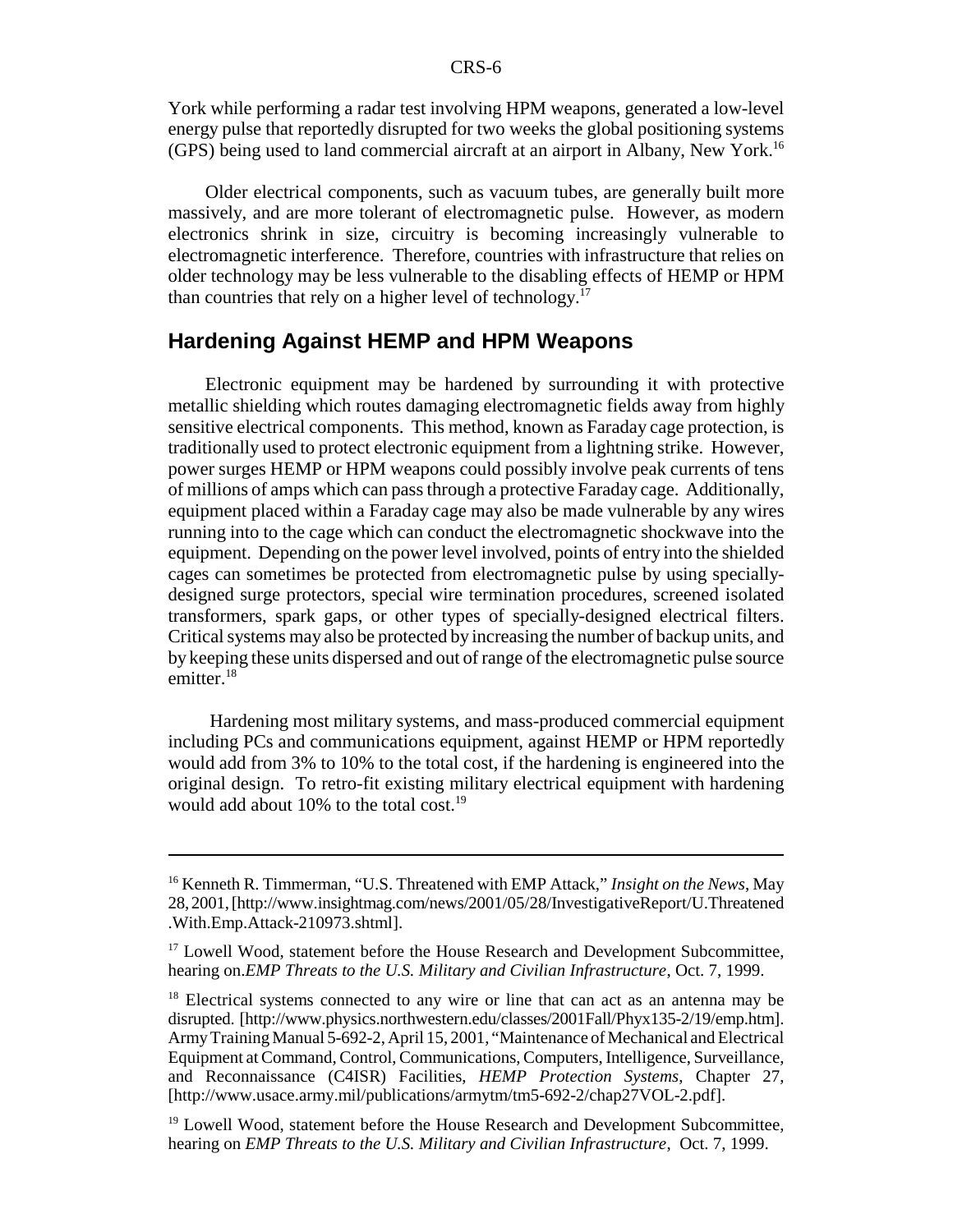#### **DOD Applications of HEMP and HPM**

Underground testing of nuclear devices done in 1992 at the Nevada Test Site were designed to research protection techniques to harden military systems against HEMP effects resulting from a nuclear exchange.<sup>20</sup> The Limited Test Ban Treaty of 1963 prohibits nuclear explosions in the atmosphere, in space, and under water. Since then, testing to calibrate the effects of large-scale HEMP on the critical infrastructure has been restricted. The design of new simulators to help measure these effects would call for complex computations to represent the large number of possible interactions between components found in the circuit boards, network connections, wireless systems, hardware modules, and operating environments of modern electronic systems that support the critical infrastructure.

 DOD research on pulsed-power HPM electromagnetic weapons is currently being done at Kirtland Air Force Base, in Albuquerque, New Mexico. Weapons now being developed by the U.S. military for electronic warfare can disrupt the trajectory of missiles while in flight, and can overpower or degrade enemy communications, telemetry, and circuitry. Other HPM weapons being tested by the military are portable and re-usable through battery-power, and are effective when fired miles away from a target. These weapons can also be focused like a laser beam and tuned to an appropriate frequency in order to penetrate electronics that are heavily shielded against a nuclear attack. The deepest bunkers with the thickest concrete walls reportedly are not safe from such a beam if they have even a single unprotected wire reaching the surface. $21$ 

During Operation Iraqi Freedom, many Iraqi command bunkers and suspected chemical-biological weapons bunkers were deeply buried underground and thought to be difficult to disable using conventional explosives. New HPM weapons were reportedly considered for possible use in attacks against these targets because the numerous communications and power lines leading into the underground bunkers offered pathways for conducting powerful surges of electromagnetic energy that could destroy the computer equipment inside.<sup>22</sup> The term "non-kinetic" is sometimes used to describe the group of weapons with the above capabilities. This term includes weapons designed to emit directed energy that, in short pulses, may disable computer circuitry, or in other applications, may cause temporary physical discomfort.

HPM can sometimes injure persons in the path of the instantaneous microwave power beam, or can be fatal if persons are too close to the energy-focusing antenna.23

<sup>20</sup> Associated Press, "Experts Cite Electromagnetic Pulse as Terrorist Threat," *Las Vegas Review-Journal*, Oct. 3, 2001.

<sup>21</sup> Michael Abrams, The Dawn of the E-Bomb, *IEEE Spectrum Online*, Nov. 2003, [http://www.spectrum.ieee.org/WEBONLY/publicfeature/nov03/1103ebom.html].

<sup>22</sup> Will Dunham, "U.S. May Debut Secret Microwave Weapon versus Iraq," *Reuters,* Feb. 2, 2003, [http://www.globalsecurity.org/org/news/2003/030202-ebomb01.htm].

<sup>23</sup> Victorino Matus, "Dropping the E-bomb," *The Weekly Standard*, Feb. 2, 2003,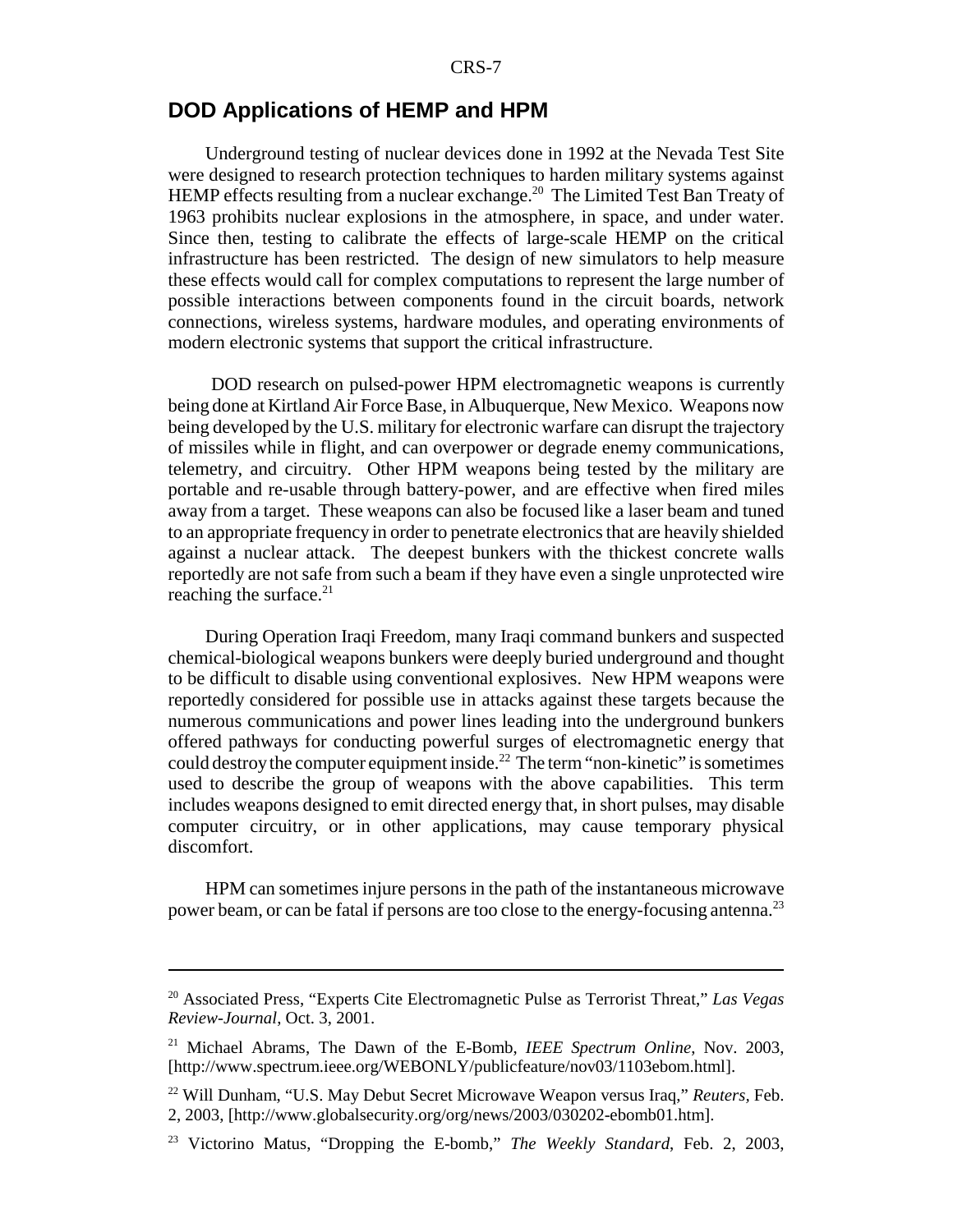Testing has been done for microwave weapons that can be used for controlling or dispersing crowds without killing people. These types of weapons reportedly create microwave energy of longer duration that causes a painful burning sensation on the skin, but no long-term physical damage. $24$ 

Because instantaneous HPM energy can reflect off the ground and possibly affect piloted aircraft above, much testing currently involves HPM devices on Unmanned Aerial Vehicles (UAVs), and the Air Force Conventional Air-Launched Cruise Missile system. By 2010, DOD reportedly plans to field several air-launched UAVs using disposable and reusable HPM weapons to disrupt enemy computers.<sup>25</sup>

#### **Capabilities of Other Nations**

Reportedly, several potential U.S. adversaries, such as Russia or China, are now capable of launching a crippling HEMP strike against the United States with a nuclear-tipped ballistic missile, and other nations, such as North Korea, could possibly have the capability by 2015.26 Other nations that could possibly develop a capability for HEMP operations over the next few years include United Kingdom, France, India, Israel, and Pakistan.

According to a recent DOD report, China is actively pursuing the development of electromagnetic pulse weapons, and is devoting significant resources to development of other electronic warfare systems and laser weapons. The report also notes that China's leaders view offensive counter space weapons and other space-based defense systems as part of inevitable scenarios for future warfare. The report notes that China could have 30 ICBMs capable of striking the United States by 2005, and as many as 60 by the end of the decade. Also, China may reportedly replace 20 of its current ICBMs with a longer-range version by the end of this decade, or sooner.27

Vladimir Lukin, the former Soviet Ambassador to the United States, and former Chairman of the International Affairs Committee for the Russian Parliament,

 $23$ (...continued)

<sup>[</sup>http://theweeklystandard.com/Utilities/printer\_preview.asp?idArticle=2209&R=9F0C22 5C3].

<sup>&</sup>lt;sup>24</sup> David Ruppe, "Directed-Energy Weapons: Possible U.S. Use Against Iraq Could Threaten International Regimes," *Global Security Newswire,* Aug. 16, 2002, [http://www.globalsecurity.org/org/news/2002/020816-dew.htm ].

<sup>&</sup>lt;sup>25</sup> David Fulghum and Douglas Barrie Farnboruogh, "Directed-Energy Weapon for UAV, cruise and air-to-ground missile payloads nears production," *Aviation Week & Space Technology*, July 26, 2004, p. 34.

<sup>26</sup> Michael Sirak, "U.S. vulnerable to EMP Attack," *Jane's Defence Weekly*, July 26, 2004, [http://www.janes.com/defence/news/jdw/jdw040726\_1\_n.shtml], and House Armed Services Committee, hearing on *Commission to Assess the Threat to the United States from Electromagnetic Pulse Attack*, July 22, 2004.

<sup>&</sup>lt;sup>27</sup> FY04 Report to Congress on PRC Military Power, Annual Report on The Military Power of the People's Republic of China, [http://www.defenselink.mil/pubs/d20040528PRC.pdf].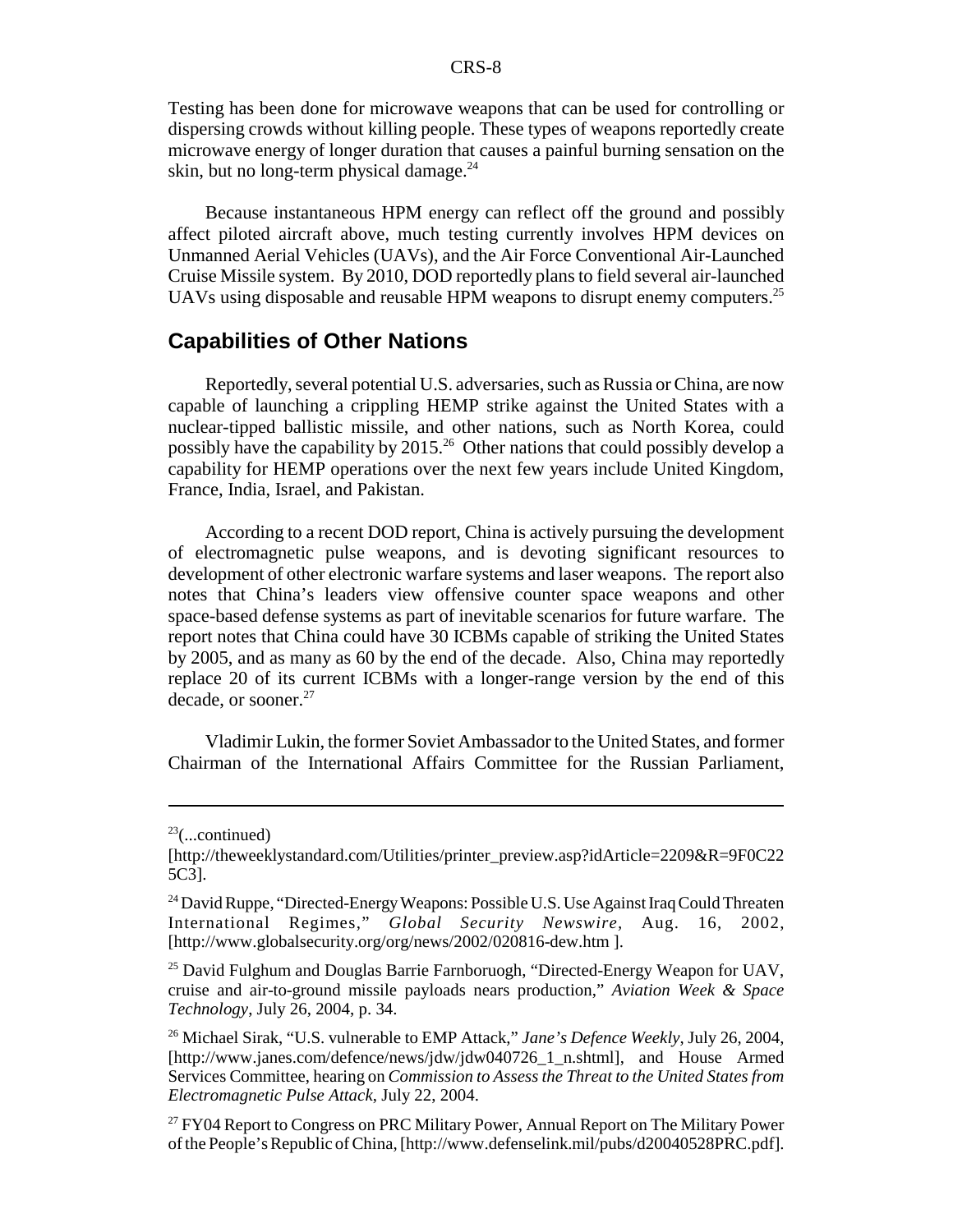reportedly has stated that Russia currently has a capability to create a HEMP effect over the United States.<sup>28</sup> During 1962, the then Soviet Union conducted a series of atmospheric nuclear tests and observed HEMP effects that included surge protector burnouts, power supply breakdowns, and damage to overhead and underground buried cables at distances of 600 kilometers. Since then, Russia has reportedly made extensive preparations to protect their infrastructure against HEMP by hardening both civilian and military electronic equipment, and by providing continuous training for personnel operating these protected systems.<sup>29</sup> Other sources have reportedly stated that Russia may also have some of the leading physicists in the world currently doing research on electronic warfare weapons and electromagnetic pulse effects.<sup>30</sup>

#### **Ground Wave Emergency Network**

During the Cold War, the US Military designed an innovative communications system to relay emergency messages between strategic military areas in the continental United States, using signals that travel by means of low frequency ground waves — electromagnetic fields that hug the ground — rather than by radiating into the atmosphere. The Ground Wave Emergency Network, or GWEN system, was intended to allow continuous communications despite EMP disruptions. However, the hardware was reportedly transistor based, leaving the system with some level of vulnerability to EMP. In addition, the fixed locations of GWEN sites were known to adversaries, and thus vulnerable to direct attack. $31$ 

As the Cold War ended, the U.S. military took steps to reduce its nuclear arsenal and associated infrastructure.<sup>32</sup> After 1998, the USAF decommissioned GWEN assets and replaced the entire system with the Single Channel Anti-Jam Man-Portable (SCAMP) Terminal. SCAMP uses extremely high frequency (EHF) technology, is

 $28$  The statement was reportedly made on Apr. 30, 1999, to a U.S. Congressional delegation that traveled to Vienna to meet with officials from the Russian Duma to discuss a framework for a peaceful solution of the then crisis in Kosovo. Hearing before the Military Research and Development Subcommittee of the Committee on Armed Services House of Representatives, Oct. 7, 1999, [http://commdocs.house.gov/committees/security/ has280010.000/has280010\_0.HTM ].

 $29$  Lowell Wood, statement before the House Research and Development Subcommittee, hearing on *EMP Threats to the U.S. Military and Civilian Infrastructure*, Oct. 7, 1999.

<sup>&</sup>lt;sup>30</sup> Barry Crane, a physicist and former F-4 pilot now working at the Institute for Defense Analysis, has visited Russia's top electromagnetic pulse laboratories and design bureaus, and has stated that many Russian electromagnetic pulse specialists may also be now working on contract in China. Kenneth R. Timmerman, May 28, 2001, "U.S. Threatened with EMP Attack," *Insight on the News*, [http://www.insightmag.com/news/2001/05/ 28/InvestigativeReport/U.Threatened.With.Emp.Attack-210973.shtml].

<sup>31</sup> Rosalie Bertell, "Background on the HAARP Project," *Global Policy Forum*, Nov. 5, 1996, [http://www.globalpolicy.org/socecon/envronmt/weapons.htm].

<sup>&</sup>lt;sup>32</sup> Admiral Richard W. Mies, Commander in Chief, United States Strategic Command, statement before the Senate Armed Services Committee Strategic Subcommittee on Command Posture, July 11, 2001, p.11, [http://www.defenselink.mil/dodgc/lrs/ docs/test01-07-11Mies.rtf].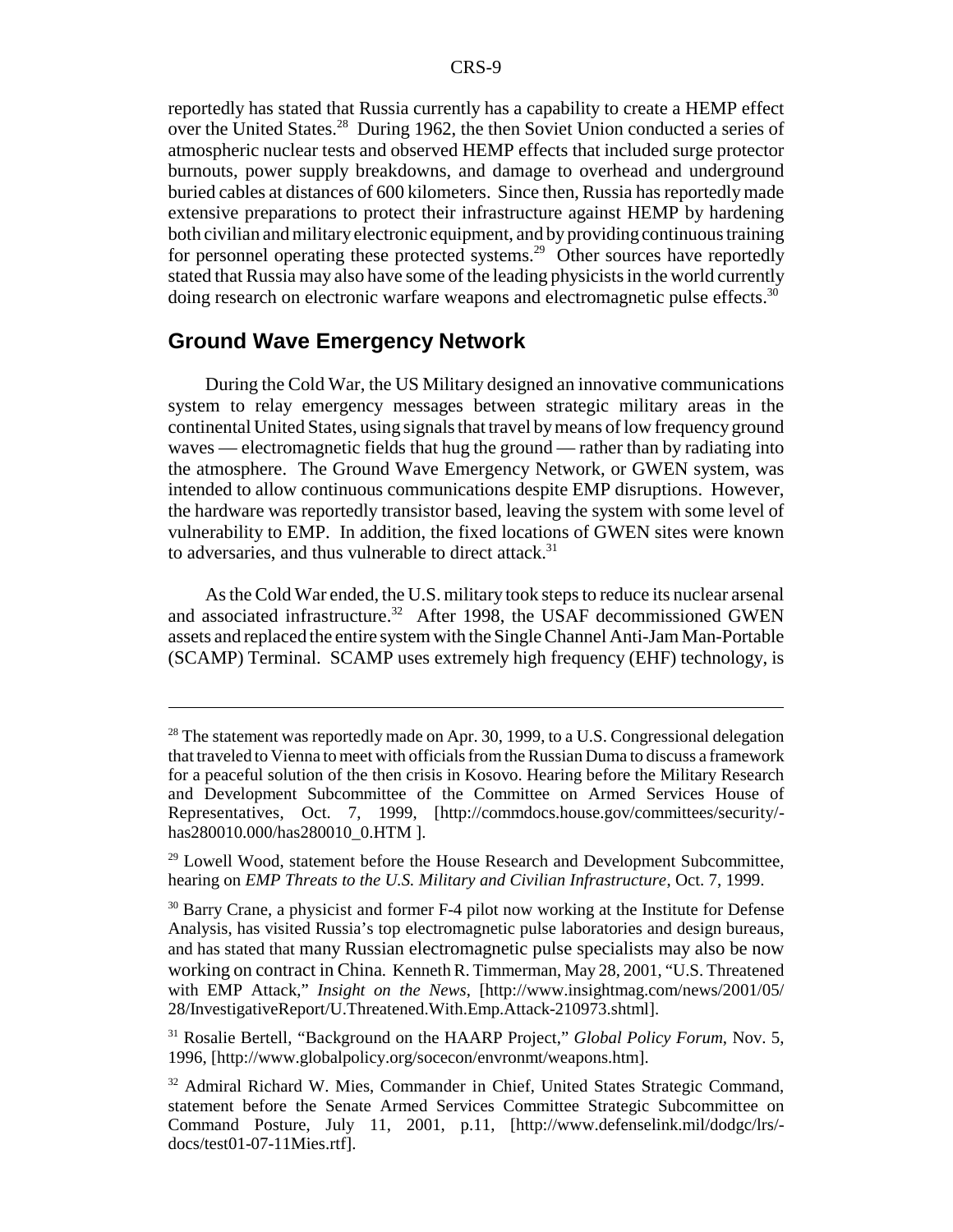resistant to EMP, and offers more flexibility than GWEN because the equipment is lightweight, transportable, and interoperable with DOD satellite networks.<sup>33</sup>

## **Policy Analysis**

#### **Private Sector Vulnerability**

What is the United States doing to protect critical infrastructure systems against the threat of electromagnetic pulse? What is the appropriate response from the United States to a nuclear HEMP attack, where there may be widespread damage to electronics, but relatively little, or possibly no loss of life as a direct result? How could the United States determine which nation launched a HEMP attack? After experiencing a HEMP effect, the United States may retain its capability to use strategic weapons for nuclear retaliation, but will the U.S. industrial base and critical infrastructure be crippled and incapable of supporting a sustained military campaign? During such time, would the United States be capable of a making an effective response should other nations chose to make military advances in other parts of the world?

Some assert that little has been done by the private sector to protect against the threat from electromagnetic pulse, and that commercial electronic systems in the United States could be severely damaged by either HEMP or smaller-scale HPM.<sup>34</sup> Officials of several U.S. power stations and public utilities have stated that their electrical systems currently have no protection against electromagnetic pulse.<sup>35</sup> However, electric power and telephone utilities have been known to fail as a result of solar storms which cause effects similar to, but less severe than HEMP from a nuclear blast. Commercial electronic surge arresters used for lightning strikes reportedly do not clamp fast enough to protect against the instantaneous effects of electromagnetic pulse, and some may also not have great enough current carrying capacity.36

#### **Military Vulnerability**

The effects of large-scale HEMP have been studied over several years by the Defense Atomic Support Agency, the Defense Nuclear Agency, and the Defense

<sup>33</sup> Federation of American Scientists, *AN/PSC-11 Single Channel Anti-Jam Man-Portable (SCAMP)Terminal*, Mar. 2000 [http://www.fas.org/spp/military/program/com/an-psc-11 .htm].

<sup>34</sup> House Armed Services Committee, *Committee Hearing on Commission to Assess the Threat to the United States from Electromagnetic Pulse Attack*, July 22, 2004.

<sup>35</sup> Associated Press, "Experts Cite Electromagnetic Pulse as Terrorist Threat," *Las Vegas Review-Journal*, Oct. 3, 2001.

<sup>&</sup>lt;sup>36</sup> Army Training Manual 5-692-2, "Maintenance of Mechanical and Electrical Equipment at Command, Control, Communications, Computers, Intelligence, Surveillance, and Reconnaissance (C4ISR) Facilities, *HEMP Protection Systems*, Apr. 15, 2001, Chapter 27, [http://www.usace.army.mil/publications/armytm/tm5-692-2/chap27VOL-2.pdf].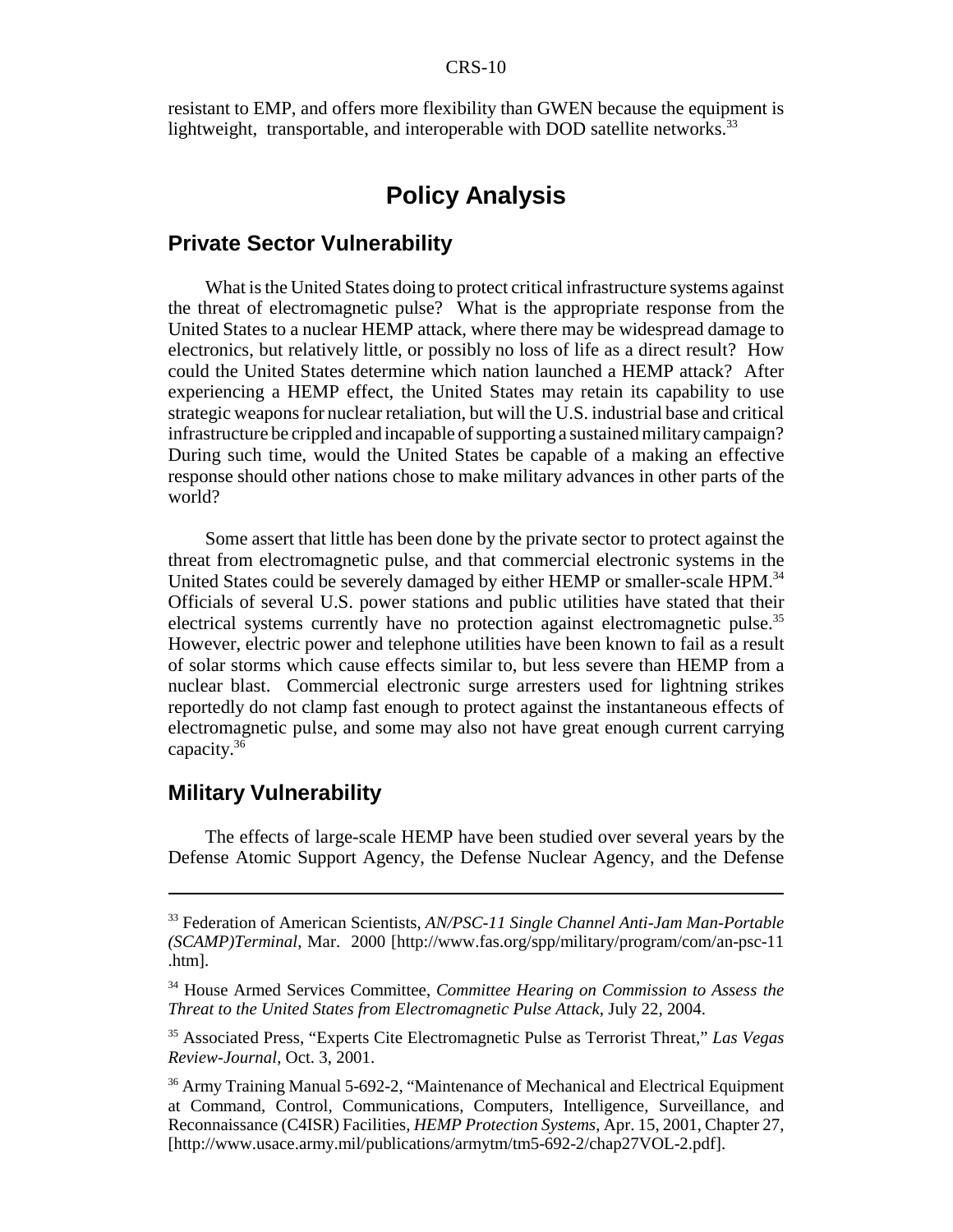Special Weapons Agency, and is currently being studied by the Defense Threat Reduction Agency (DTRA). However, the application of the results of these studies has been uneven across military weapons and communications systems. Some analysts state that U.S. strategic military systems (intercontinental ballistic missiles and long-range bombers) may have strong protection against HEMP, while most U.S. weapons systems used for the battlefield do not, and that this uneven protection is undoubtedly known to our potential adversaries. $37$  Some analysts reportedly state that limited testing has shown that modern commercial equipment may be surprisingly resistant to the effects of electromagnetic pulse, and in addition to the SCAMP system, some military systems using commercial equipment are retrofitted to increase resistance to EMP.<sup>38</sup> However, there is disagreement among observers about whether test procedures used by the U.S. military may have been flawed, leading to erroneous conclusions about the effects of electromagnetic pulse on commercial electronics.39

The U.S. military has adopted a policy where possibly vulnerable commercial electronic equipment is now used extensively in support of complex U.S. weapons systems. For example, a large percentage of U.S. military communications during Operation Iraqi Freedom was reportedly carried by commercial satellites, and much military administrative information is currently routed through the civilian Internet.<sup>40</sup> Many commercial communications satellites, particularly those in low earth orbit, reportedly may degrade or cease to function shortly after a high altitude nuclear explosion.<sup>41</sup> However, some observers believe that possible HEMP and HPM vulnerabilities of military information systems are outweighed by the benefits gained through access to innovative technology and increased communications flexibility that come from using state-of-the-art electronics and from maintaining connections to the civilian Internet and satellite systems.

<sup>&</sup>lt;sup>37</sup> Because of the very specialized nature, strategic weapons use essentially no commercial equipment. However, DOD increasingly uses commercial equipment in other tactical weapons. Stanley Jakubiak and Lowell Wood, statements before the House Military Research and Development Subcommittee, hearing on *EMP Threats to the U.S. Military and Civilian Infrastructure*, Oct. 7, 1999.

<sup>&</sup>lt;sup>38</sup> Stanley Jakubiak, statement before the House Military Research and Development Subcommittee, Hearing on *EMP Threats to the U.S. Military and Civilian Infrastructure*, Oct. 7, 1999.

<sup>&</sup>lt;sup>39</sup> Lowell Wood, statement before the House Military Research and Development Subcommittee, hearing on *EMP Threats to the U.S. Military and Civilian Infrastructure*, Oct. 7, 1999; and Jack Spencer, "America's Vulnerability to a Different Nuclear Threat: An Electromagnetic Pulse," *The Heritage Foundation Backgrounder*, No.1372, May 26, 2000, p.6.; and Carlo Kopp, "The Electromagnetic Bomb — A Weapon of Electrical Mass Destruction," *Air and Space Power* 1993, [http://www.airpower.maxwell.af.mil/ airchronicles/kopp/apjemp.html].

<sup>40</sup> Jefferson Morris, "DISA Chief Outlines Wartime Successes," *Federal Computer Week*, June 6, 2003; and "GAO: DOD Needs New Approach to Buying Bandwidth," *Aerospace Daily*, Dec. 12, 2003.

<sup>41</sup> U.S. Congress, House Armed Services Committee, *Hearing on Commission to Assess the Threat to the United States from Electromagnetic Pulse Attack*, July 22, 2004.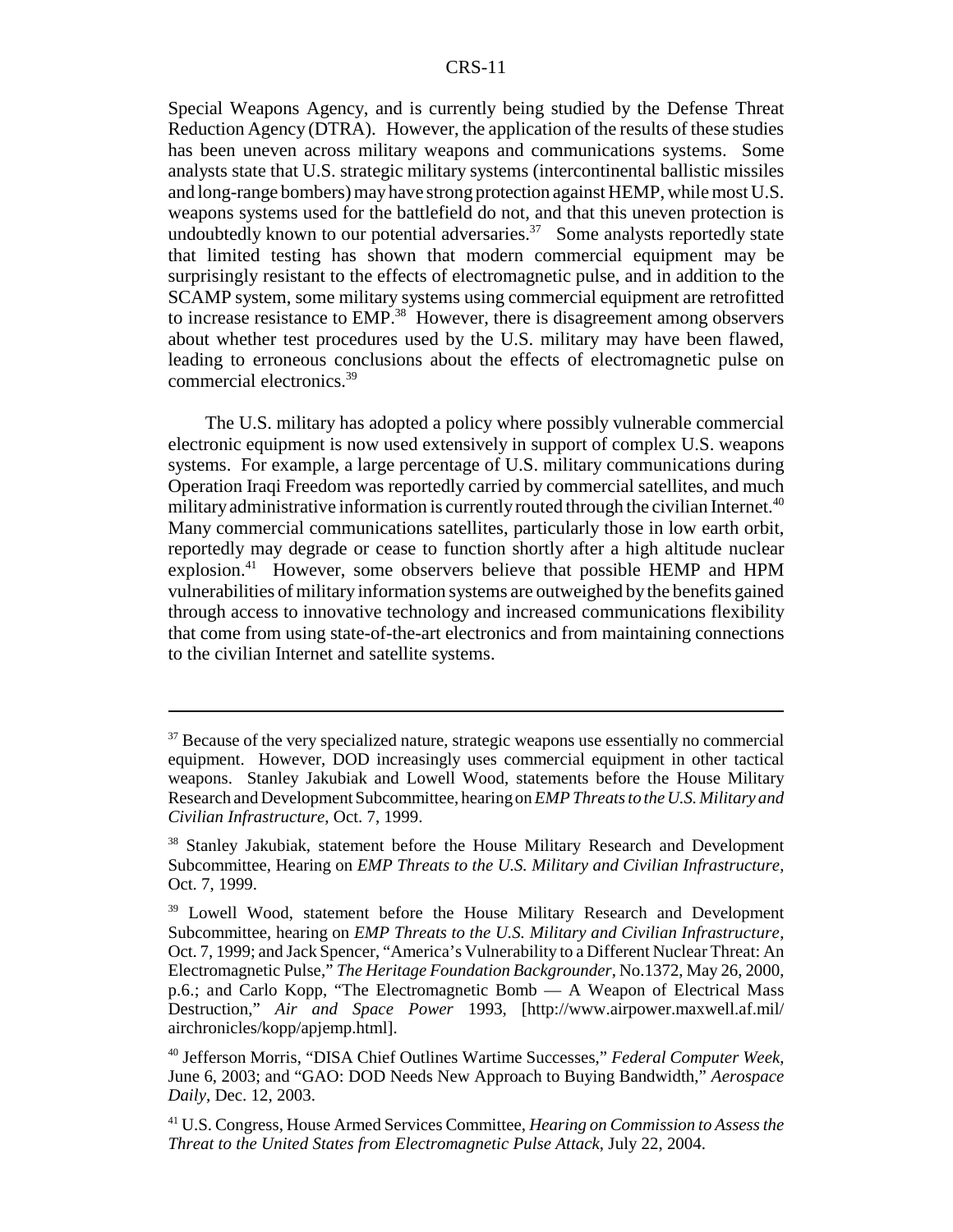#### **New Incentive to Develop a Nuclear Capability**

A single nuclear device exploded at an appropriate altitude above the continental United States could possibly affect our industrial capacity, economic stability, and military effectiveness. Does knowledge of this vulnerability, combined with the proliferation of nuclear technology, provide a newer incentive for potential adversaries to develop or acquire a nuclear weapons capability? Will countries now view the development and acquisition of nuclear weapons, even a small arsenal, as a strategy for cyber warfare?

During the Cold War, a HEMP attack was viewed as the first step of a nuclear exchange involving many warheads, but the threat of mutually assured destruction provided a lasting deterrent. Today, the proliferation of nuclear technology makes the threat of HEMP more difficult to assess. Would the leader of a rogue state be motivated to use a small nuclear arsenal to launch a crippling HEMP strike against the United States, with no resulting fatalities, if it believed the U.S. would likely not retaliate with a nuclear salvo that would destroy thousands, or millions of innocent people? Would a HEMP strike over a disputed area during a regional conflict be seen as a way to defeat the communications links and network centric warfare capability of the U.S. military, and gain maximum battlefield advantage from an existing supply of smaller nuclear warheads? $42$ 

#### **Terrorist Use of HPM**

A smaller-scale HPM weapon requires a relatively simple design, and can be built using electrical materials and chemical explosives that are easy to obtain. It is estimated that a limited-range suitcase-sized HPM weapon could be constructed for much less than \$2,000, and is within the capability of almost any nation, and perhaps many terrorist organizations.<sup>43</sup> Recently, DOD recruited a scientist to create two small HPM weapons for testing using only commercially available electrical components, such as ordinary spark plugs and coils. One device was developed that could be broken down into two parcels so it could be shipped by regular mail, for example, from one terrorist to another. The second HPM device was constructed to fit inside a small vehicle.<sup>44</sup> Aside from specially-trained dogs, experts reportedly say

<sup>42</sup> Jack Spencer, "America's Vulnerability to a Different Nuclear Threat: An Electromagnetic Pulse," *The Heritage Foundation Backgrounder*, No.1372, May 26, 2000, p.3.

<sup>&</sup>lt;sup>43</sup> Some experts may disagree about whether most terrorist organizations are capable of building an inexpensive HPM weapon powered by a flux-compression generator. Michael Abrams, "The Dawn of the E-Bomb," *IEEE Spectrum Online*, Nov. 2003, [http://www.spectrum.ieee.org/WEBONLY/publicfeature/nov03/1103ebom.html], and Carlo Kopp, "The Electromagnetic Bomb — A Weapon of Electrical Mass Destruction," *Air and Space Power*, 1993, [http://www.airpower.maxwell.af.mil/airchronicles/kopp/apjemp.html].

<sup>44</sup> Kenneth R. Timmerman, "U.S. Threatened with EMP Attack," *Insight on the News*, May 28, 2001, [http://www.insightmag.com/news/2001/05/28/InvestigativeReport/U.Threatened. With.Emp.Attack-210973.shtml].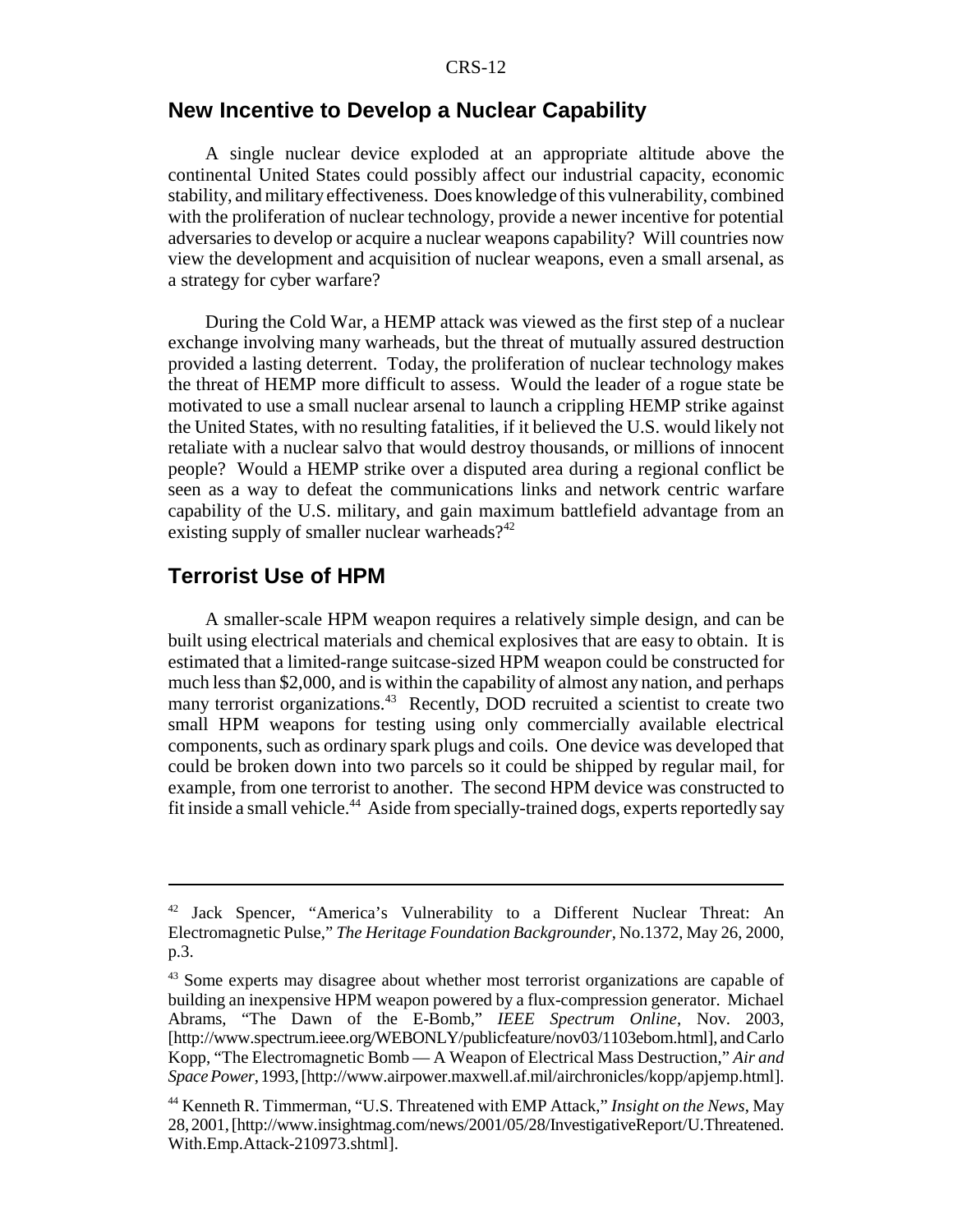there are no scientific methods that currently allow easy detection of an explosive device hidden in a vehicle or inside a suitcase before it can explode.<sup>45</sup>

It is difficult to assess the threat of a terrorist organization possibly using a smaller-scale HPM weapon against the United States critical infrastructure. It could be argued that an HPM bomb by itself, may not be attractive to terrorists, because its smaller explosion would not be violent enough, and the visible effect would not be as dramatic as a larger, conventional bomb. Also, constructing an HPM device is still somewhat more technically complex than constructing a conventional bomb. However, observers have reported that the leadership of terrorist organization may increasingly become aware of the growing advantages from an attack launched against U.S. critical information systems. In addition, the use by a terrorist group of a new weapon directed at U.S. information systems would attract widespread media attention, and may motivate other rival groups to follow along a new pathway.<sup>46</sup>

Additionally, the explosives used in a smaller, or suitcase-sized HPM device could simultaneously be used to disperse radioactive materials, making it a so-called "dirty bomb". This combination would offer a possible two-for-one effect, where the dispersed radioactive materials could generate immediate near-panic, while the HPM-damaged computers might not be noticed until days later. This potential double effect could improve the attractiveness of using an HPM device as a terrorist weapon.

### **Human Rights Objections**

 HEMP and HPM energy weapons primarily damage electronic systems, with little or no direct effect on humans, however, these effects may also be difficult to limit or control. HEMP or HPM energy fields, as they instantly spread outward, may also affect nearby hospital equipment or personal medical devices, such as pacemakers, and may damage critical electronic systems throughout other parts of the surrounding civilian infrastructure. For this reason, some international human rights organizations may object to the development and use of HEMP or HPM as weapons.

### **Legislative Activity**

In 1997, the House National Security Committee held a hearing on the Threat Posed by Electromagnetic Pulse (EMP) to U.S. Military Systems and Civil Infrastructure, <sup>47</sup> and in 1999, the House Military Research and Development

<sup>45</sup> Tim Starks, "High-Tech Fixes for Low-Tech Warfare, Experts Say," *CQ Homeland Security - Technology*, Aug. 3, 2004.

<sup>46</sup> Jerrold M. Post, Kevin G. Ruby, and Eric D. Shaw, "From Car Bombs to Logic Bombs: The Growing Threat from Information Terrorism," *Terrorism and Political Violence*, vol. 12, no. 2 (summer 2000), pp.97-122.

<sup>47</sup> U.S. Congress House National Security Committee, *Threat Posed by Electromagnetic Pulse (EMP) to U.S. Military Systems and Civil Infrastructure*, No. 105-18, July 16, 1997, (continued...)